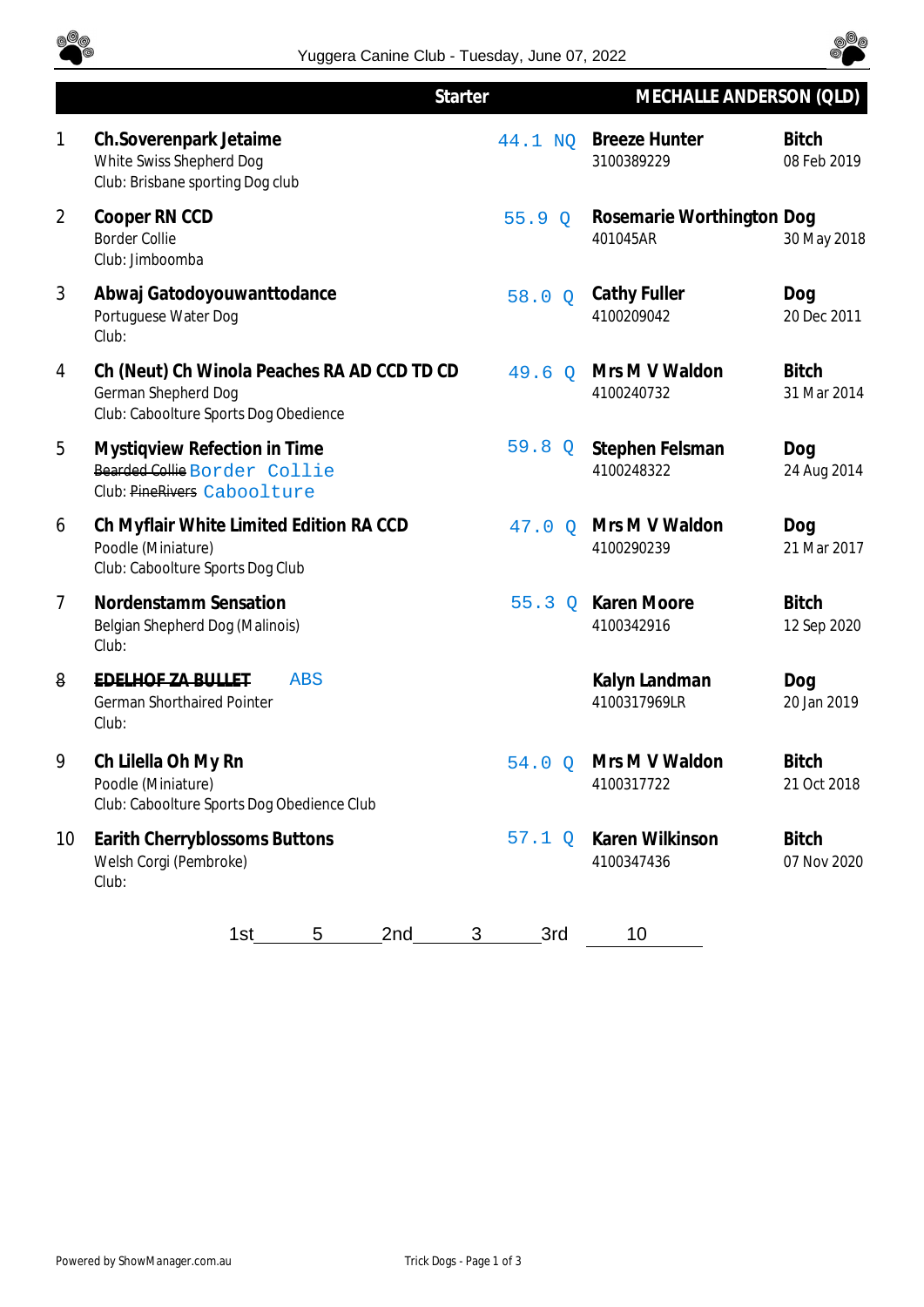



|    |                                                                                                                                         | Intermediate    | MECHALLE ANDERSON (QLD)                 |                             |
|----|-----------------------------------------------------------------------------------------------------------------------------------------|-----------------|-----------------------------------------|-----------------------------|
| 21 | <b>KAROJENBE SHIRAZZ</b><br>Yorkshire Terrier<br>Club: Gold Coast DOTC                                                                  | 64.8 NO         | Junko Ochiai<br>4100346878              | <b>Bitch</b><br>04 Nov 2020 |
| 22 | Emmoge Metamorphosis CD RE TKN ADO ADM JDM JDO2 GDX Debi Kampaklis<br>SPD SDM FSI HTMN<br>Papillon<br>Club: Jimboomba Dog Training Club | 72.0Q           | 2100381123                              | Dog<br>17 Jan 2013          |
| 23 | ROCH QUAILPOINT WISK CD RAE TKN<br><b>English Setter</b><br>Club:                                                                       | 66.5 NO         | <b>B.Wilson/A White</b><br>2100411104   | <b>Bitch</b><br>08 Nov 2013 |
| 24 | INDIANAJONES TK.N FS.S.<br><b>ABS</b><br><b>Border Collie</b><br>Club:                                                                  |                 | Ann Shannon<br>400824AR                 | Dog<br>29 Jan 2016          |
| 25 | Chloe TKN<br><b>Border Collie</b><br>Club: Jimboomba                                                                                    | 79.0<br>$\circ$ | Rosemarie Worthington Bitch<br>401037AR | 14 Oct 2017                 |
|    | 25<br>2 <sub>nd</sub><br>1st                                                                                                            | 22<br>3rd       | 23                                      |                             |

|    | Advanced                                                                                                                              |          | MECHALLE ANDERSON (QLD)      |                             |
|----|---------------------------------------------------------------------------------------------------------------------------------------|----------|------------------------------|-----------------------------|
| 26 | Dual Ch Neut (RO) Waiwilta Wysdom RAE CDX FS.A HTM.A TK.I T Telford & C Pethers<br>Papillon<br>Club: Jimboomba Dog Obedience Club Inc | 95.6O    | 3100277430                   | <b>Bitch</b><br>11 Aug 2012 |
| 27 | RO.CH Teddy CD. RAE. TKI. ADX. JDX. SPD. FS.S<br>Poodle (Miniature)<br>Club: Caboolture                                               | 94.3 0   | Mrs N Whitman<br>400891AR    | Dog<br>10 Apr 2016          |
| 28 | Hotnote In Your Shadow CCD RE CDX TKI<br>Border Collie<br>Club: Gold Coast Dog Obedience Training Club                                | $97.0$ O | Mrs. CD Fisher<br>6100095814 | <b>Bitch</b><br>31 Oct 2015 |
|    | 28<br>26<br>1st<br>2nd                                                                                                                | 3rd      | 27                           |                             |